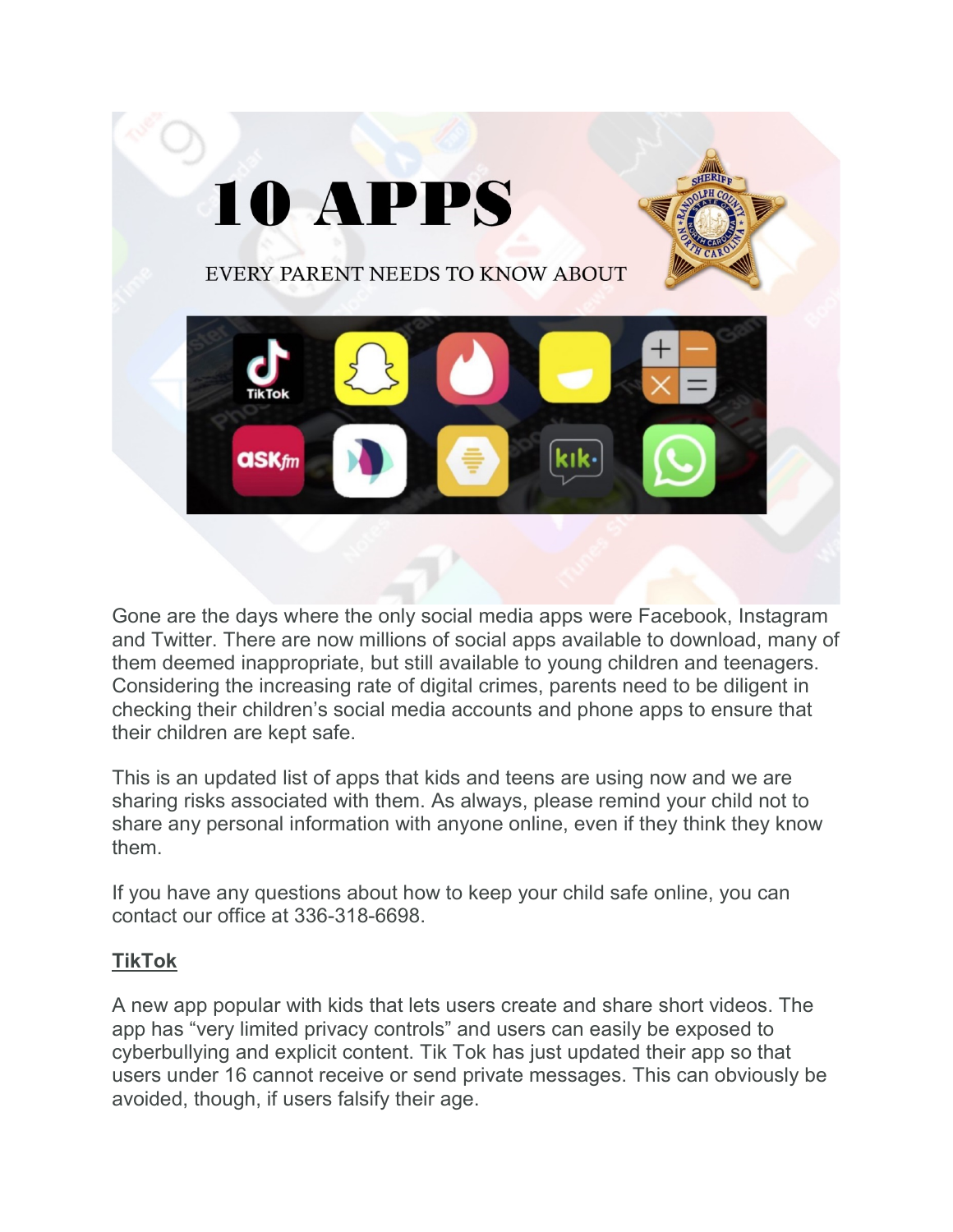## **Snapchat**

One of the most popular social media apps in the world, Snapchat lets users take and share photos and videos that expire after 24 hours. But, it's a myth that Snapchats go away forever. Data is data: Whenever an image is sent, it never truly goes away. (The person on the receiving end can take a screenshot of the image before it disappears.) Snapchats can even be recovered. After a major hack in December 2013 and a settlement with the FTC, Snapchat has clarified its privacy policy, but you should remain wary…

- It can make sexting seem OK. The seemingly risk-free messaging might encourage underage users to share inappropriate images with their "friends".
- There's a lot of questionable content curated by Snapchat. Snapchat's Discover feature offers articles, videos, and quizzes from magazine publishers, TV networks, and online sources mostly about pop culture, celebrities, and relationships. Content can contain sexual nature and violence.

### **Secret Photo Albums**

There are countless apps on the app store, such as Privault, that when you look at it on the homepage, it seems like a calculator app, but the app functions as a secret storage hub for photos and videos.

*Best Secret Folder:* Specifically meant to hide photos and videos. According to app store descriptions, it features password protection, decoy videos and alarm settings, making it difficult for parents to access.

## **Yubo**

A new app similar to Chatroulette, Meet Me, and Monkey, this app lets users connect via video with people from all over the world. While the app has many different safety features, it still poses a threat to children. The app shows a user who enters a birthday under 13 a message that says 'Sorry, it looks like you're not eligible for Yubo", but thanks for checking us out'. However, there is still the potential that they could go back in and enter a false birth date to access the app. Children 13-17 are placed in an entirely different "community" on the app and don't intermix with adults who use the app. However, there is still the danger of adults falsifying their age to be placed in the child-only community.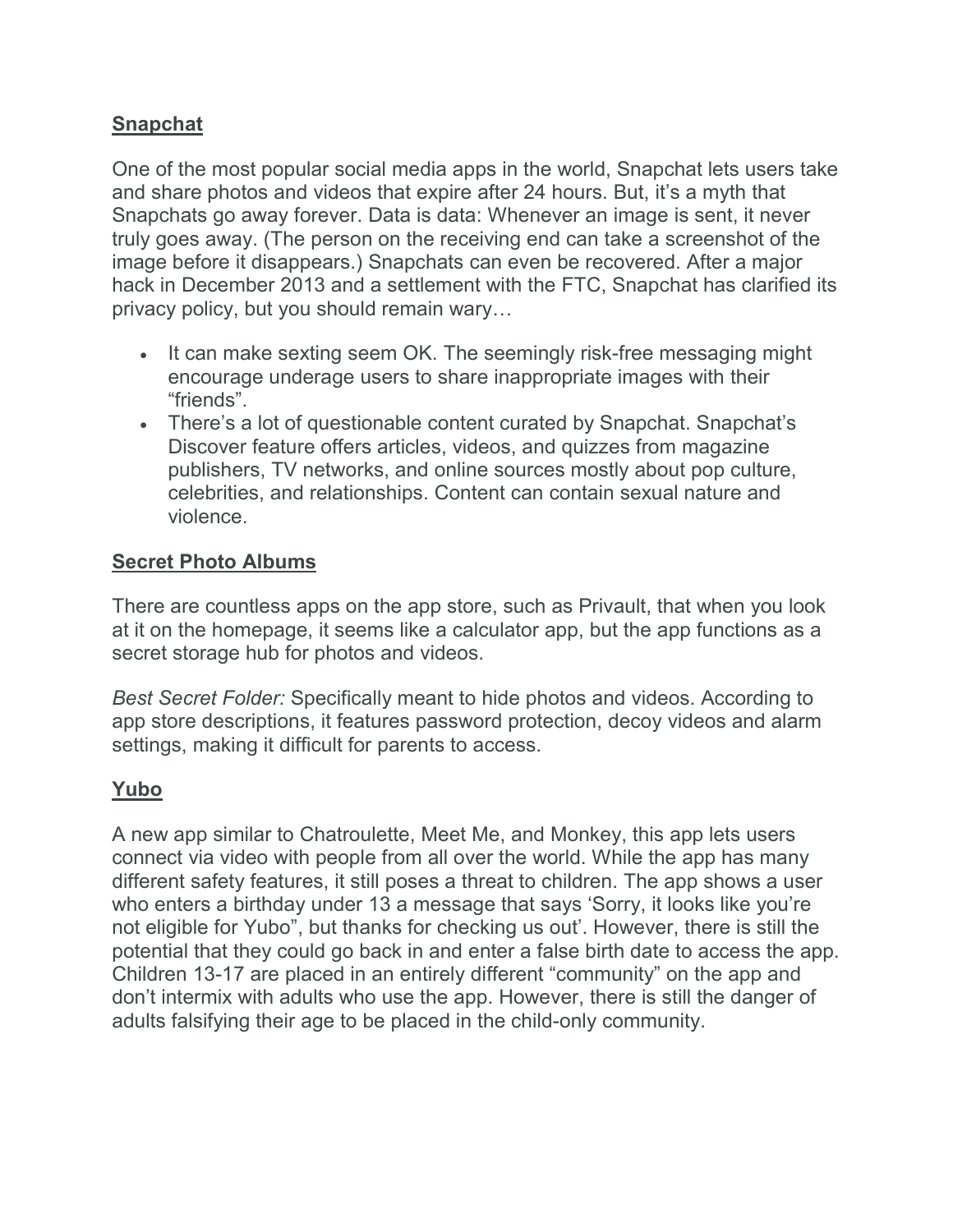Therefore, it's important to help your child understand why these restrictions are in place so they don't come across inappropriate content or connect with the wrong people.

*Location Sharing –* Although you don't need to share your location to use the app, it is an integral part of the way the app is used. If you have locations enabled, you can find friends nearby. Your location is then shown to another potential 'friends' along with your name and age.

*Inappropriate content –* Although the app is rated 12+ (in App store) anyone can sign up and post inappropriate content that breaks Yubo's community guidelines. So, it is important to talk to children about what they may come across on the app and how to report it. The makers of Yubo have implemented safety features to make it safer for children to live stream on the app but it still poses a risk in light of the increase of online sex offenders using this tool to groom children and the potential that children may share too much personal information with people they've never met in real life.

## **WhatsApp**

A messaging app that allows texts, video calls, photo sharing, and voicemails with users worldwide. You must have a phone number to create a WhatsApp account, but there are many ways to create an account using a "fake" phone number, which is why parents should monitor their child's use of WhatsApp even if they don't have cell service.

# **Kik**

Police say kids can bypass traditional text messaging features using this app. Kik gives users unlimited access to anyone, anywhere, anytime. The CEO of Kik reportedly released a statement stating that Kik would be taken off the app store, although there's no clear date for when it will shut down and it is still currently available to download.

## **Tinder**

A dating app that focuses on a "swipe left/right" feature with the main purpose of the meeting and "hooking up". Once you swipe right on someone and match with them, you are open to communication with them, via private messages. There is an age restriction, but children can easily falsify their age and profile. Tinder also curates matches based on location, creating a potentially dangerous situation for kids and teens by matching them with users who are close-by.